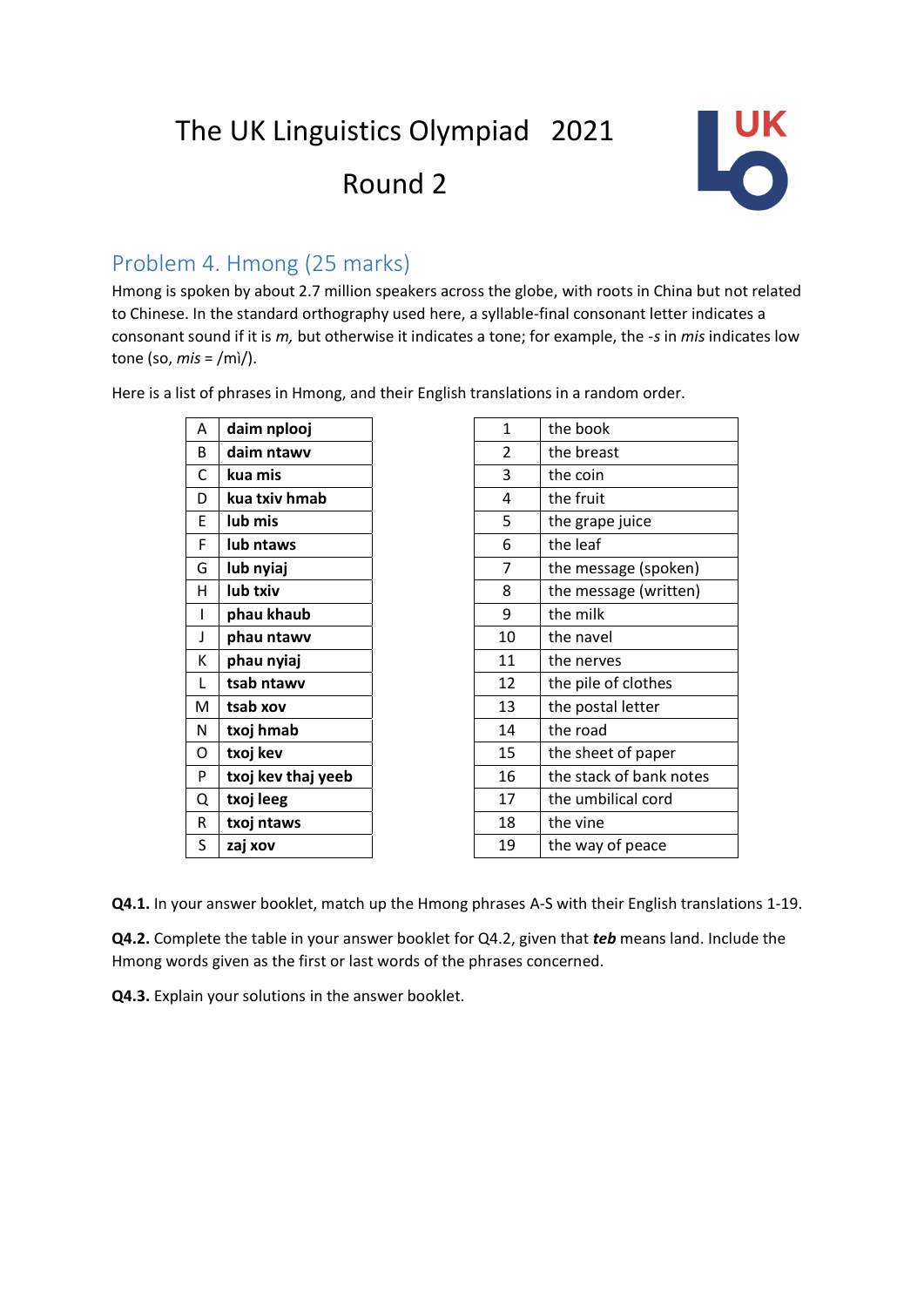# The UK Linguistics Olympiad 2021

## Round 2



#### Solution and marking.

Scoring: (max 39)

- **Q.4.1.** 1 point for each correct number. (max 19)
- **Q.4.2.** 1 point for each correct word. (max 9)
- **Q.4.3.** Assign points as indicated in the explanation (max 20)

#### **Q.4.1.**

|        | B | C | E -        | F               | G | H         |              | K |                     | M | $\mid N$ | $\overline{O}$ | P  | <sup>1</sup> R |  |
|--------|---|---|------------|-----------------|---|-----------|--------------|---|---------------------|---|----------|----------------|----|----------------|--|
|        |   |   | $\sqrt{2}$ | 10 <sup>3</sup> |   | $\vert 4$ | $12 \quad 1$ |   | $16 \mid 13 \mid 8$ |   | 18       | 14             | 19 |                |  |
| Q.4.2. |   |   |            |                 |   |           |              |   |                     |   |          |                |    |                |  |

| Hmong         | <b>English</b> |
|---------------|----------------|
| lub hnub      | the sun        |
| txoj hlua     | the rope       |
| zaj nkauj     | the song       |
| sau ntawy     | the essay      |
| daim teb      | the field      |
| lub txiv hmab | the grape      |

Q.4.3.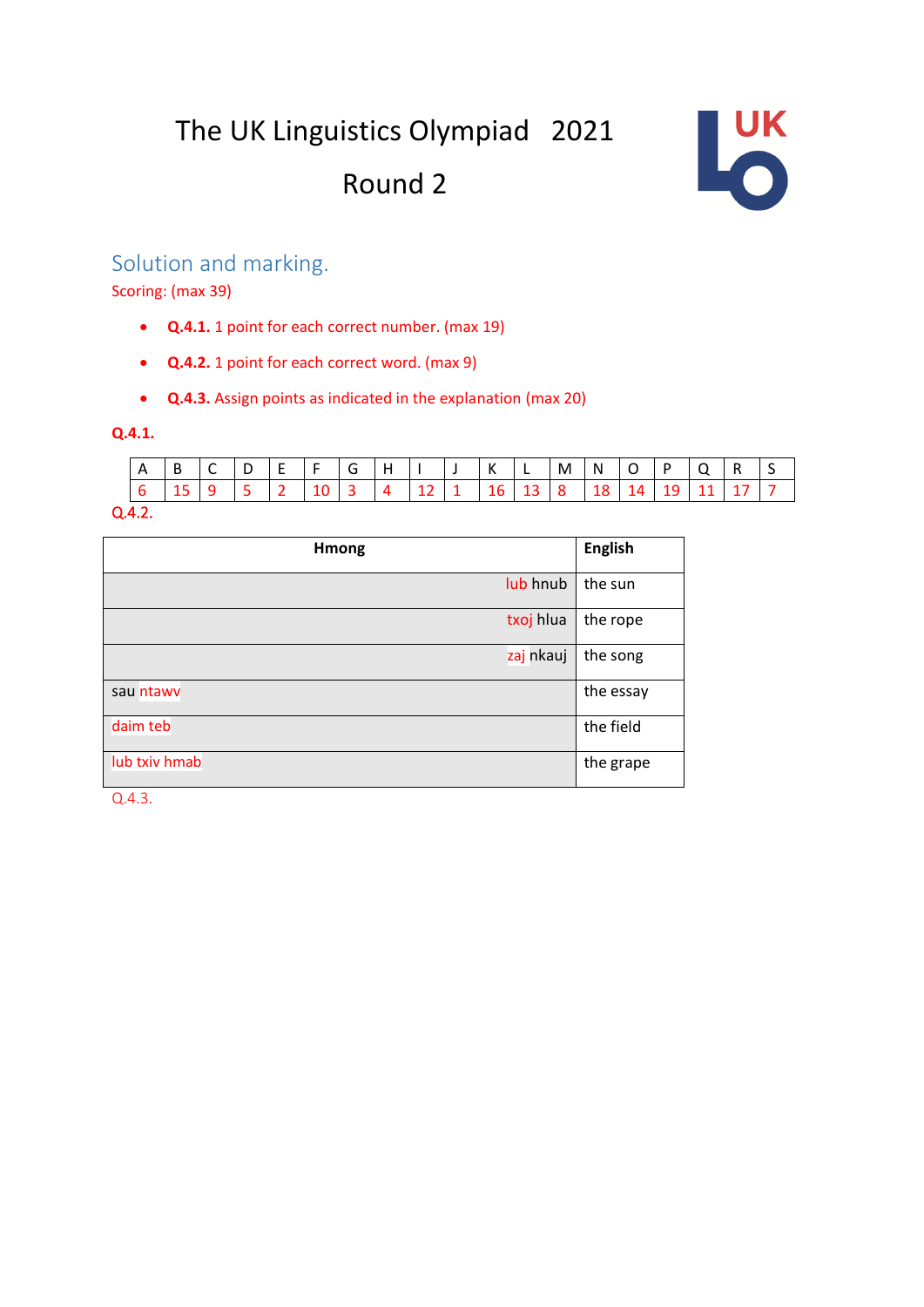# The UK Linguistics Olympiad 2021 Round 2



#### **Commentary**

Each of the Hmong phrases is composed of two parts: a classifier followed by a noun. **[2]**

| daim $[1]$         | flat things [1]             |
|--------------------|-----------------------------|
| kua $[1]$          | liquids [1]                 |
| $\mathsf{lub}$ [1] | round things / general [1]  |
| phau $[1]$         | piles, stacks [1]           |
| tsab $[1]$         | letters, written things [1] |
| txoj $[1]$         | long things [1]             |
| zaj $[1]$          | spoken [1]                  |

The classifiers in the problem are as follows: **(max 14)**

Some nouns refer to only one thing (at least in the problem) e.g. **kev** means only road. Others, such as **mis** represent a broader concept, taking on different meanings depending on the classifier. **[2]**

Nouns can be combined to give compound nouns, where the first noun is the head/the word modified/the main word; the resulting compound then combines with an appropriate classifier. **[2]**

Here is a list of the pairings of Hmong and English phrases.

| Hmong              | English                 |
|--------------------|-------------------------|
| daim nplooj        | the leaf                |
| daim ntawv         | the sheet of paper      |
| kua mis            | the milk                |
| kua txiv hmab      | the grape juice         |
| lub mis            | the breast              |
| lub ntaws          | the navel               |
| lub nyiaj          | the coin                |
| lub txiv           | the fruit               |
| phau khaub         | the pile of clothes     |
| phau ntawv         | the book                |
| phau nyiaj         | the stack of bank notes |
| tsab ntawy         | the postal letter       |
| tsab xov           | the message (written)   |
| txoj hmab          | the vine                |
| txoj kev           | the road                |
| txoj kev thaj yeeb | the way of peace        |
| txoj leeg          | the nerves              |